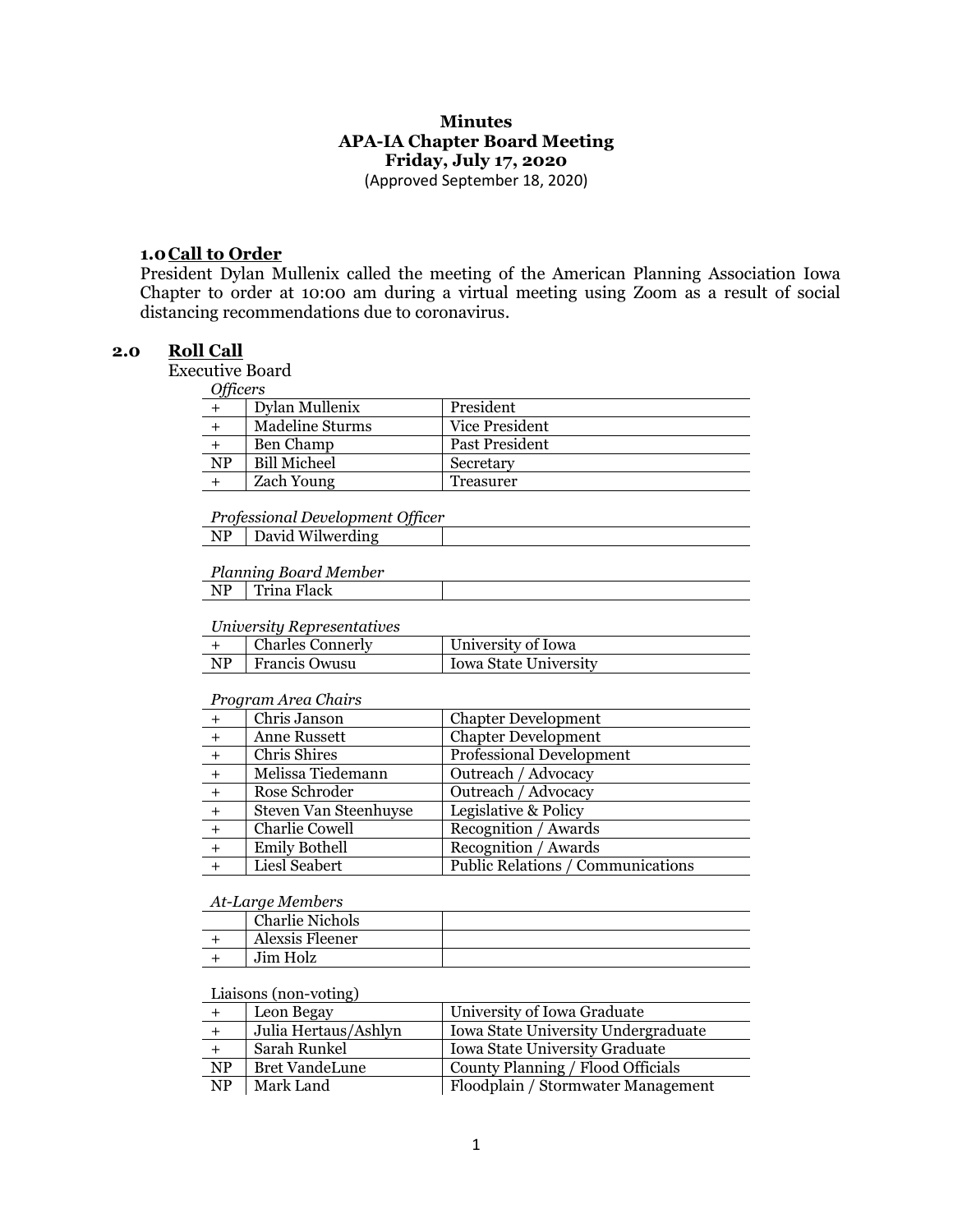20 *(of 21)* - Voting Members Present (*notated "+"*) *(12 required to achieve quorum)*

#### **3.0 Introduction and Welcoming of Any Guests/Others**

Dylan Mullenix asked if there were any guests and Ashlyn Daniels made an introduction as Julia's replacement starting in the fall.

#### **4.0 Approval of Agenda and Minutes**

- 4.1 Approval of Agenda for Friday, July 17, 2020. *Motion by Young, seconded by Holz. Unanimous Approval.*
- 4.2 Approval of the Minutes, as read, from Friday, May 15, 2020. *Motion by Sturms, seconded by Holz. Unanimous Approval.*

#### **5.0 APA Iowa Membership Forum/Input**

Mullenix opened the floor for membership input. No discussion.

#### **6.0 Business Items**

6.1 Consideration of appointment of Ashlyn Daniels as the ISU Undergraduate Liaison *Motion by Van Steenhuyse, seconded Sturms, Unanimous Approval.*

#### 6.2 Consider approval of structure for Year Long Sponsorships

Kristina described that the purpose was to provide some virtual benefits to replace the live benefits. The Virtual benefits continue past the conference. Sturms asked if there is a reason that consultants would only want to sponsor the conference and not all yearlong. Several consultants indicated that would be a good idea. Holz asked what a "virtual exhibitor booth" would look like. Kristina provided a description of the App, which is a platform for displaying vendor content.

Shires indicated that all conference sponsorships should be converted to a yearlong sponsorship for this year and we should not create another conference only sponsorship level. Further, Shires explained that the sponsorship rates will go up next year for a yearlong sponsorship (assuming we hold an in person conference) and the rates for this year will be the conference only sponsorship rate.

*Motion by Young, seconded by Schroder, Unanimous Approval.*

6.3 Consider approval of 2020 Upper Midwest Joint Virtual Conference

Mullenix explained that this is a Memorandum of Understanding with the Minnesota and Wisconsin APA Chapters. Mullenix explained that there are a few issues that still need to be sorted out and outlined a few options to approve today, give the Officers the authority to approve the agreement once it is complete on the  $5<sup>th</sup>$  of August after the meeting with the two other chapters.

Mullenix reviewed the draft MOU, which he explained, outlines what each Chapter's responsibilities are and how the conference revenue will be captured by each Chapter. Mullenix added that an open question is how the revenue from the sponsorships will be divided up.

Russett suggested adding a Young Professional Rate for recent graduates of \$25.00. Consensus was formed to add the rate.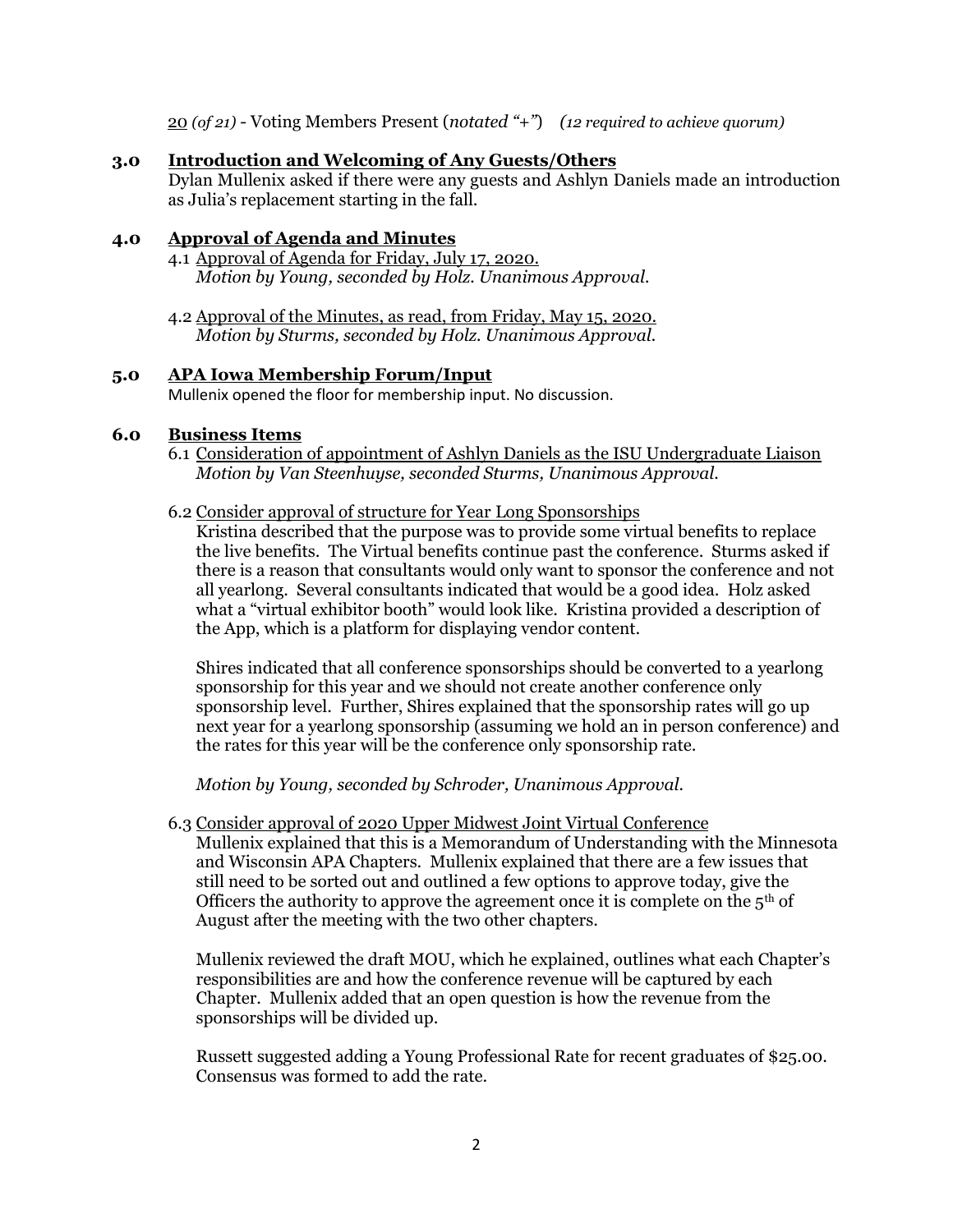*Shires made a motion to grant the Officers to approve the MOU on August 5th , assuming that an agreement can be reached with the two other Chapters. Russett seconded. Unanimous Approval.*

*Mullenix explained that a deal has been made with the Events Center in Des Moines and a possibility exists to apply \$1000 to the event in Des Moines at the Events Center next year. The group agreed to move forward with this plan.*

*Bothell added that the student poster contest is cancelled for this year.*

*Fleener indicated that the Chapter will move forward with the Mentor Match opportunity at the Conference.*

## **7.0 Discussion Items**

7.1 Discuss Chapter Response to BLM/Discuss Equity in Planning

Russett indicated that the purpose for the discussion was to talk about what members are doing in reaction to the movement and acknowledge that the work we do as planners has contributed to the current situation. Mullenix indicated that the Officers discussed the issue and an idea was discussed to put together a professional development series surrounding the movement (i.e. implicit bias training, Undesign the Redline, others).

Mullenix indicated that Iowa APA needs to make efforts to be more inclusive across the board and was discussed in recent strategic planning. Russett and Cowell will coordinate a series.

7.2 Fall Semester University APA/AICP Awareness & Recruitment Even Runkel explained that ISU did an APA event in the spring that was successful and ISU has expressed a desire to continue that each semester. Schroder, Sturms, and Connerly indicated that they would be willing to help organize.

## **8.0 Officers Reports**

8.1 President (Mullenix)

Mullenix outlined the breakdown of the membership in the APA Divisions focused on equity and inclusion.

- 8.2 Vice President (Sturms) Sturms discussed the indicated that the recent Planning on Tap included Sustainability Coordinators from Des Moines, Cedar Rapids, and Iowa City and it was very successful.
- 8.3 Immediate Past-President (Champ) No report.
- 8.4 Secretary (Micheel) No report.
- 8.5 Treasurer (Young)

8.5.1 Chapter Treasurers Report – *Attachment-* Receive and Accept Report *Motion to receive and file the report by Schroder, seconded by Russett*

## **9.0 Executive Board Reports**

9.1 Professional Development Officer (Wilwerding) No report.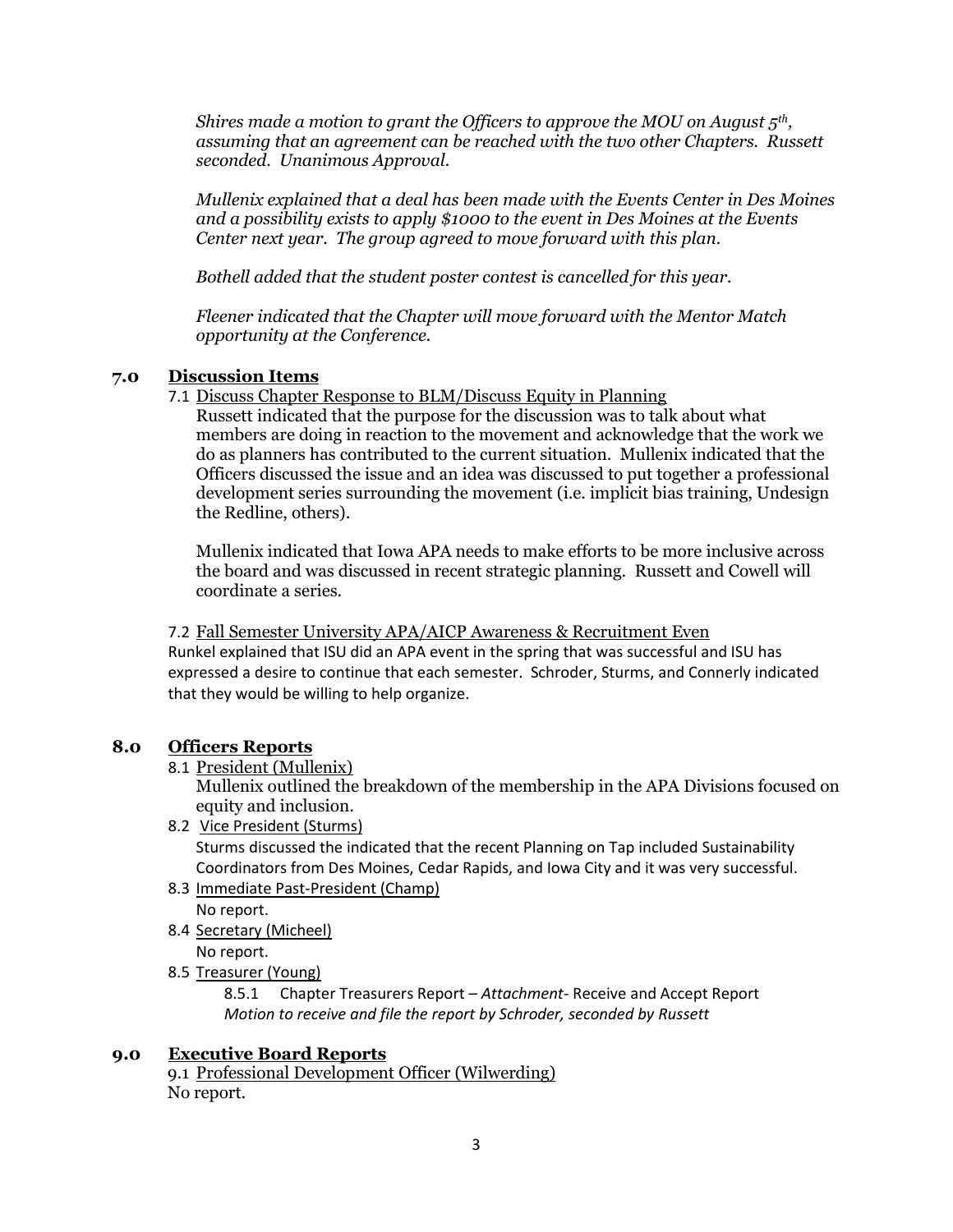- 9.2 Planning Board Member (Flack) No report.
- 9.3 University of Iowa (Connerly)

Connerly explained that the program is now called the School of Planning and Public Affairs and indicated that 3 or 4 Field Problems projects will occur this school year. The majority of classes will be taught online this year.

- 9.4 Iowa State University (Owusu) No report
- 9.5 At-Large Representative (Holz/Nichols/Fleener) No report.
- 9.6 Chapter Development Program (Janson/Russett) No report.
- 9.7 Professional Development (Cowell) No report.
- 9.8 Outreach / Advocacy Program (Schroder/Tiedemann) No report.
- 9.9 Legislative and Policy Program (Van Steenhuyse) Van Steenhuyse discussed legislation passed during the legislative session.
- 9.10 Recognition / Awards Program (Cowell/Bothell) No report.
- 9.11 Public Relations / Communication Program (Seabert) Seabert explained that the next newsletter is coming out in October after the Conference.
- 9.12 University of Iowa Graduate Program (Begay) No report.
- 9.13 Iowa State University Undergraduate Program (Hertaus) No report.
- 9.14 Iowa State University Graduate Program (Runkel) No report.
- 9.15 County Planning and Zoning Officials of Iowa (VandeLune) No report.
- 9.16 Iowa Floodplain and Stormwater Management Association (Land) No report.

#### **10.0 Other Items Not on the Agenda**